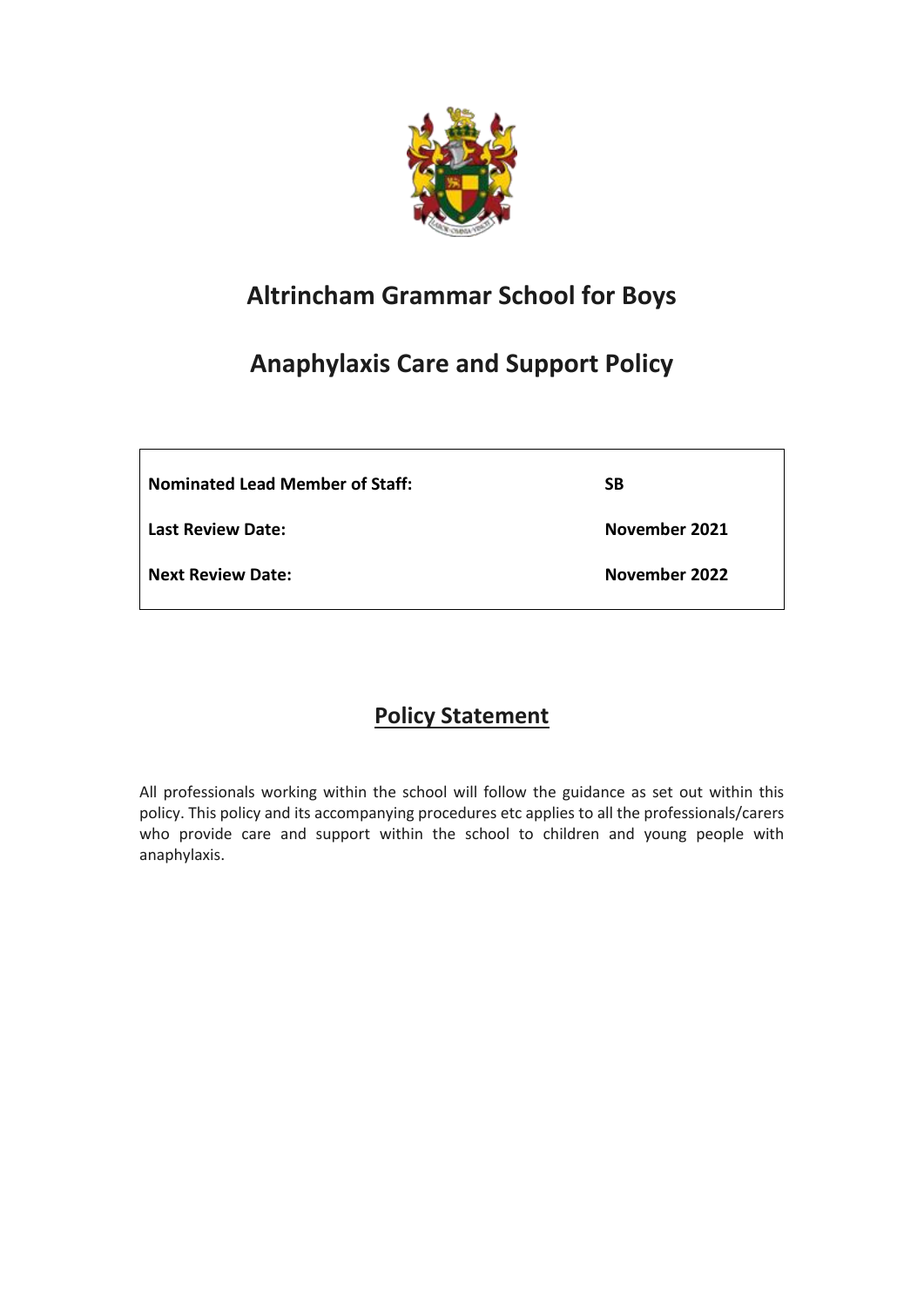# **Contents**

# **Page**

| $\mathbf{1}$   | <b>Policy</b>                                                  |   |
|----------------|----------------------------------------------------------------|---|
| 1.1            | <b>What is Anaphylaxis?</b>                                    | 3 |
| 1.2            | <b>Symptoms of allergic reaction</b>                           | 3 |
| $\overline{2}$ | Management of a child with a prescribed Auto-Injector          |   |
| 2.1            | <b>Receipt of referral</b>                                     | 4 |
| 2.2            | <b>Training</b>                                                | 4 |
| 3              | <b>Care Planning</b>                                           | 4 |
| 4              | Role of the school nurse                                       | 5 |
| 5              | <b>Management of a Student with a Prescribed Auto-Injector</b> | 5 |
| 5.1            | Presentation                                                   | 5 |
| 5.2            | <b>Preventative Measures</b>                                   | 6 |
| 5.3            | <b>Treatment in all cases</b>                                  | 6 |
| 6              | <b>Guidelines for using an Adrenaline Auto-Injector</b>        | 7 |
| 7              | <b>Responsibility</b>                                          | 8 |
| 8              | <b>Schools Emergency Auto-Injector</b>                         | 9 |

#### **Appendix 1 to 5**

**Care Plan**

### **Appendix 6**

**Anaphylactic Reaction Record**

#### **Appendix 7**

**Parental Consent Form (Electronic Submission) to use Schools Emergency Auto-Injector**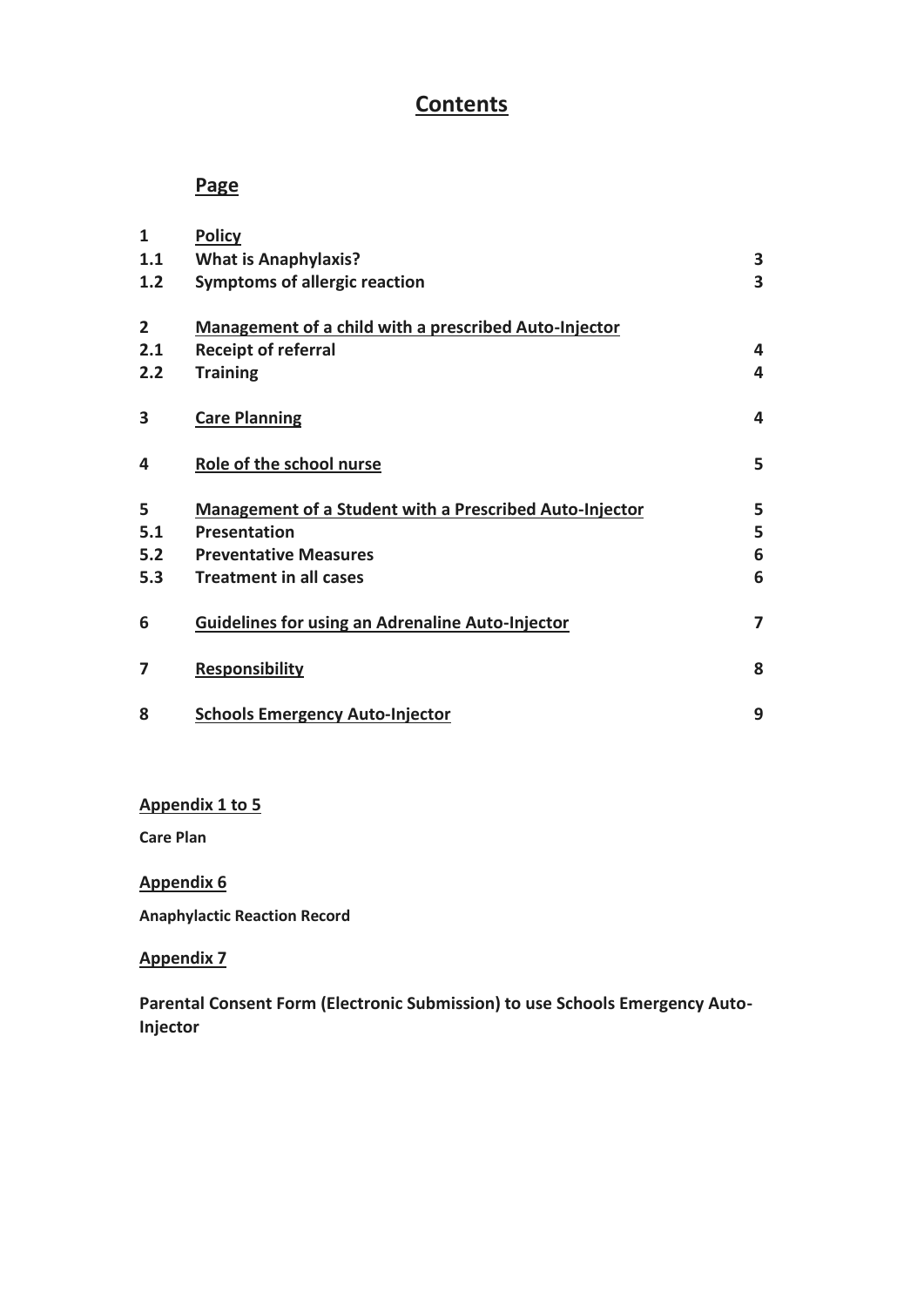## **1. Introduction**

#### **1.1 What is anaphylaxis?**

Anaphylaxis is a severe and sometimes life-threatening allergic reaction. It may be triggered by allergens, or allergy provoking proteins, which commonly include foods such as eggs, cows' milk, shellfish and nuts, particularly peanuts. Anyone may react in such a way for the first time at any age.

#### **1.2 Symptoms of allergic reaction**

Symptoms usually occur immediately after exposure to the offending allergen although they can occur after a few hours. They may vary in severity in individual children and in response to different allergens.

#### **Symptoms may include the following:**

- A feeling of being unwell with flushing of the face and neck.
- Urticarial rash (nettle rash/hives).
- Sweating, nausea, vomiting and diarrhoea.
- A feeling of itchiness, particularly around the mouth and tongue 'funny' metallic taste in mouth.
- Swelling of the face, eyelids and lips and sneezing.

#### **Severity increases with progression to**:

- A rapid weak pulse.
- Wheezing, noisy breathing and shortness of breath.
- Difficulty swallowing which may lead to dribbling.
- Feeling faint or floppy
- A hoarse voice and/or feeling a lump in the throat.
- Anaphylactic shock: loss of consciousness, obstruction of the airways and possible cardiac arrest.

#### **2 Management of a Child with A Prescribed Auto Injector**

#### **2.1 Receipt of referral**

Information that a student has a serious allergy and may be prone to anaphylaxis may come from a number of sources, including Parents/Carers, consultant paediatricians, CCNT, (Children Community Nursing Team) other hospital doctors or the student themselves. Where information is received — relating to an individual student it will be actioned as follows:

- For students attending a Trafford school, information is to be directed to named school nurse.
- Once a referral has been received by AGSB, students who have anaphylaxis are recorded on the school system which can be accessed by members of staff. This states their allergy, what medication they require and whether they have medication held in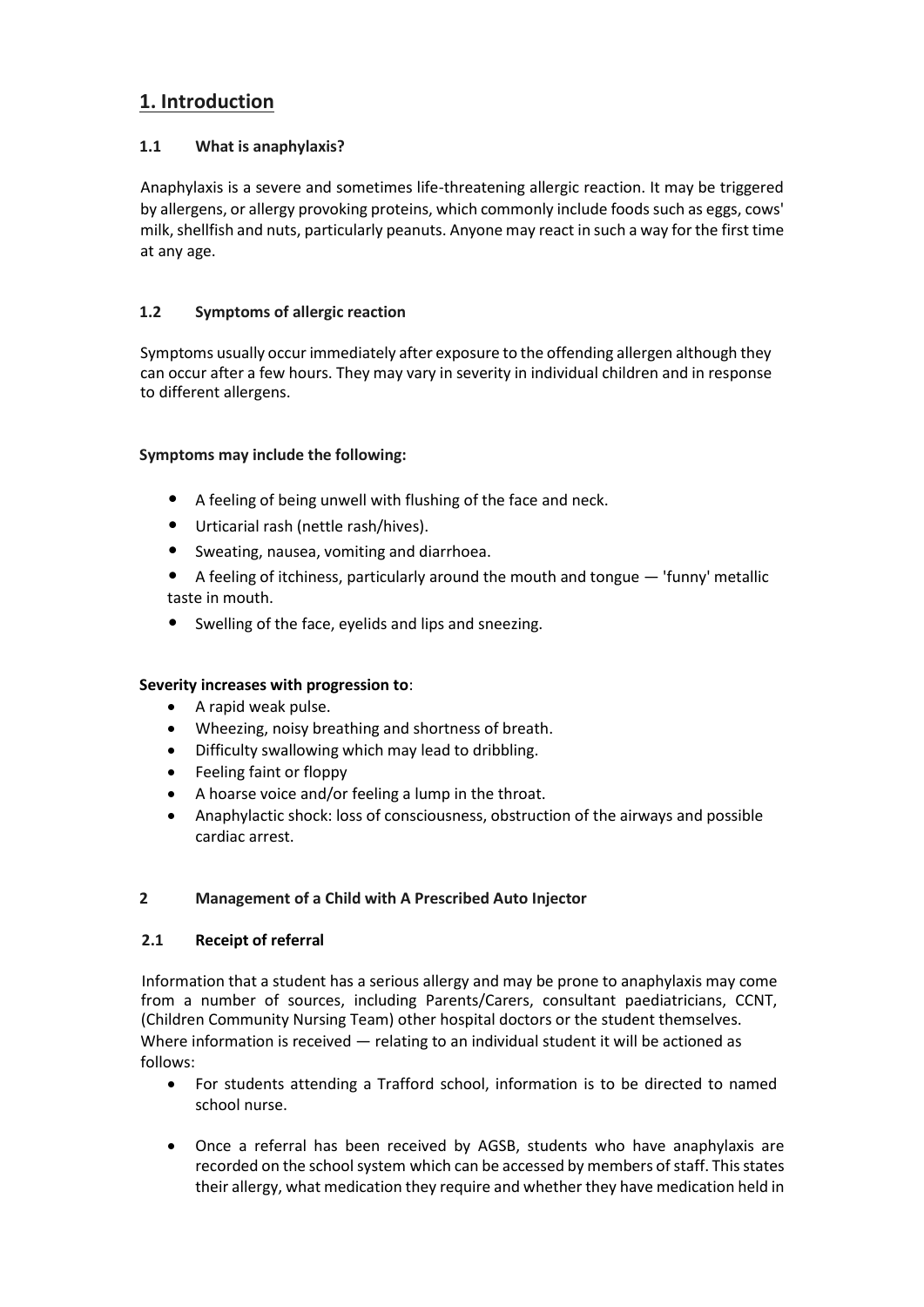the school office. The school catering company, currently Sodexo, is also notified so their records can be updated.

#### **2.2 Training**

Training of school staff is the responsibility of the School. Community training will be held by the school nursing team on an annual basis and 2 appropriate members of staff will attend these sessions and feedback to the rest of the members of staff. The school will be provided with a presentation, a blank care plan and a link to a website. \*NB During the COVID pandemic – this 'training' from the Trafford community nursing team is remote (PowerPoint slides and online videos) rather than face to face.

#### **3 Care Planning**

The Parents/Carers will provide school with an appropriate Care Plan for their child. If your child does has not have a Care Plan then Parents/Carers will be provided with a blank form to complete (see Appendix 1). It is Parents/Carers responsibility to ensure the Care Plan is updated.

All EpiPens/AnaPens and Jext pens are kept in a central location in an unlocked cupboard at school. Each student must carry their own auto-injector at all times which been clearly labelled with their name and form. We also require a spare auto-injectorto be held in the school office which is labelled clearly with your child's name and form and it must be in its original box, with the pharmacy label stating your child's name, dosage and details of administration if appropriate. It is the Parents/Carers responsibility to provide schools with in date EpiPens and the school cannot be held responsible if an emergency occurs and the EpiPen is not in date,

Following any incident in school involving an anaphylactic reaction, the School Nurse should offer a support session to school staff/pupils/Parents/Carers

#### **4 Role of the School Nurse**

The Trafford Community Nursing team will work within the DfE guidance Supporting pupils at school with medical conditions December 2015

- Parents/Carers should request and ascertain written, personalised information, including symptoms experienced by the student and a care plan, direct from the prescriber. This will be either GP or Hospital Paediatrician. If the prescriber has not formulated a Care Plan, then parents/carers and school should do so. A blank Care Plan is attached in Appendix 1.
- Day-to-day management of the student is the responsibility of the school including obtaining parental consent prior to any action.
- **If a student has an anaphylactic reaction they must be sent by ambulance to hospital whether full recovery is noted or not.** Parents/Carers should always be informed immediately after alerting the ambulance service.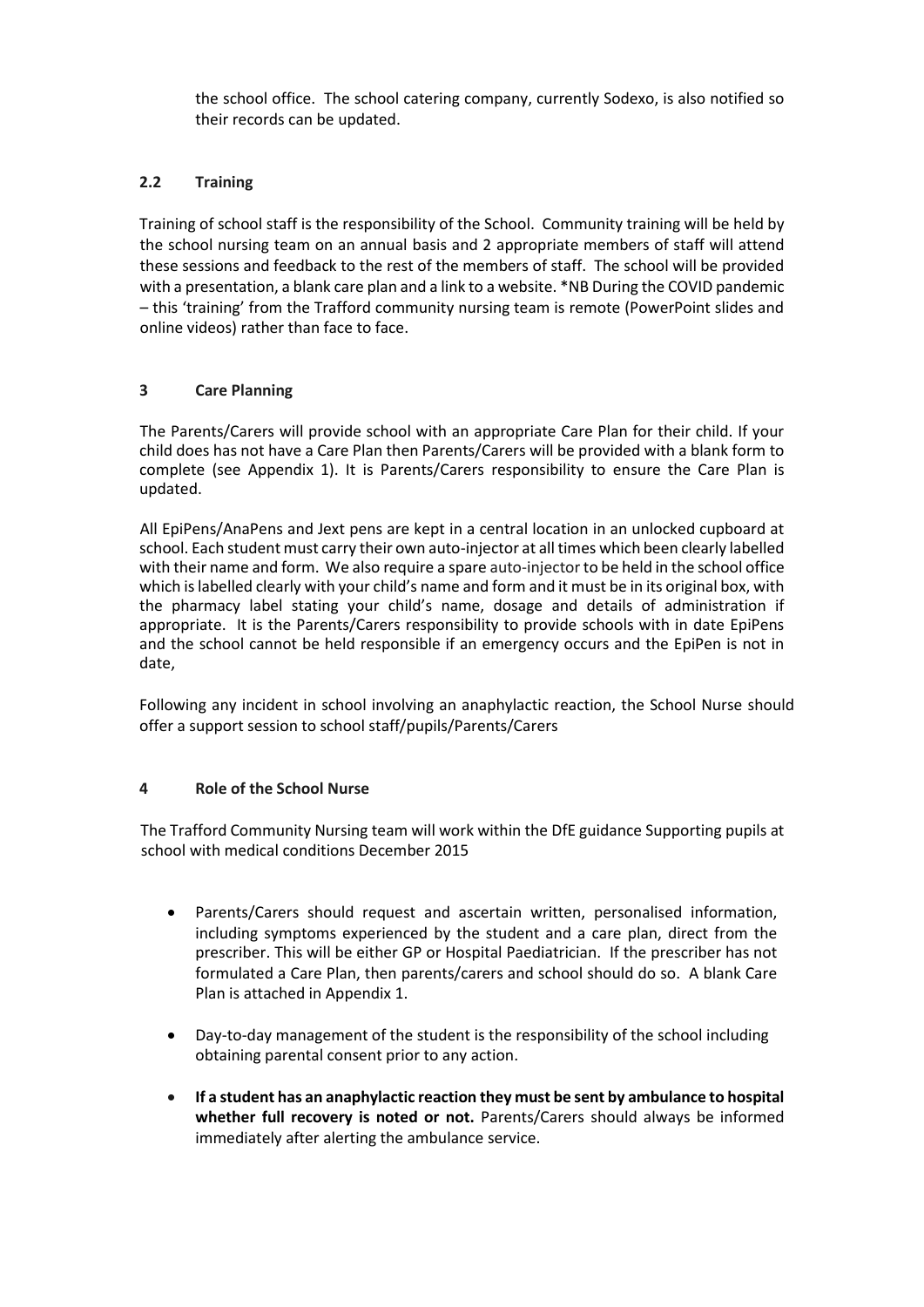#### **5. Management of A Student with a Prescribed Auto Injector**

A copy of each child's Care Plan and contact details are held in the school office with the child's medication and is easily accessible to all staff. These are also included in the medical database.

#### **5.1 Presentation**

Information that a student has a serious allergy and may be prone to anaphylaxis may come from a number of sources, including parents/carers, consultant paediatricians, CCNT, other hospital doctors or the student themselves.

If the information is received it is the responsibility of the school to ensure that liaison occurs with the appropriate health professional to facilitate training and care planning.

A laminated copy of the "signs to look for" flowchart should be displayed in staff rooms and specific classrooms, in prominent positions easily seen by all staff.

#### **5.2 Preventative Measures:**

Prevention is the first and most important step to take.

- AGSB's caterers are provided personal details of pupil's allergies and AAI users (GDPR compliant). This information is linked to the pupil's personal cashless payment card and 'flags' their status at the till. Pupils advised accordingly using the allergens sheet from that day's menu.
- All staff coming into contact with the student should be alerted to the fact that the student has a serious/life threatening allergy to a particular allergen.

Some preventative measures that should be considered are as follows:

- The student needs to be educated, at an age-appropriate level, on the risks of eating foods/coming into contact with an allergen which is dangerous to them.
- Sometimes, unfortunately, the allergen is not "visible" and may be present as part of a food mixture. The sensible approach is to counsel the student not to accept treats from friends. Alternative suitable treats provided by parents/carers could be kept with or for the student.
- A packed lunch is a sensible option for student eating in early year's settings and schools. Should there be a strong wish for the student to eat school meals, it may be sensible to exclude the offending food (e.g. peanuts in any form) from the school menu. Otherwise an individually prepared meal will be required. All parents/carers with a child with an allergy must complete the allergy form for the school Catering Team. This form is included in the Year 7 Induction Pack of information

#### **5.3 Treatment in all cases**

These are the steps to be taken when a student is recognised to be having an anaphylactic reaction. All staff should be able to provide help with steps (1) to (6) and (8) to (10). Where possible and where staff is happy to undergo training by the health professionals, the actions described in step (7) can be carried out by named staff.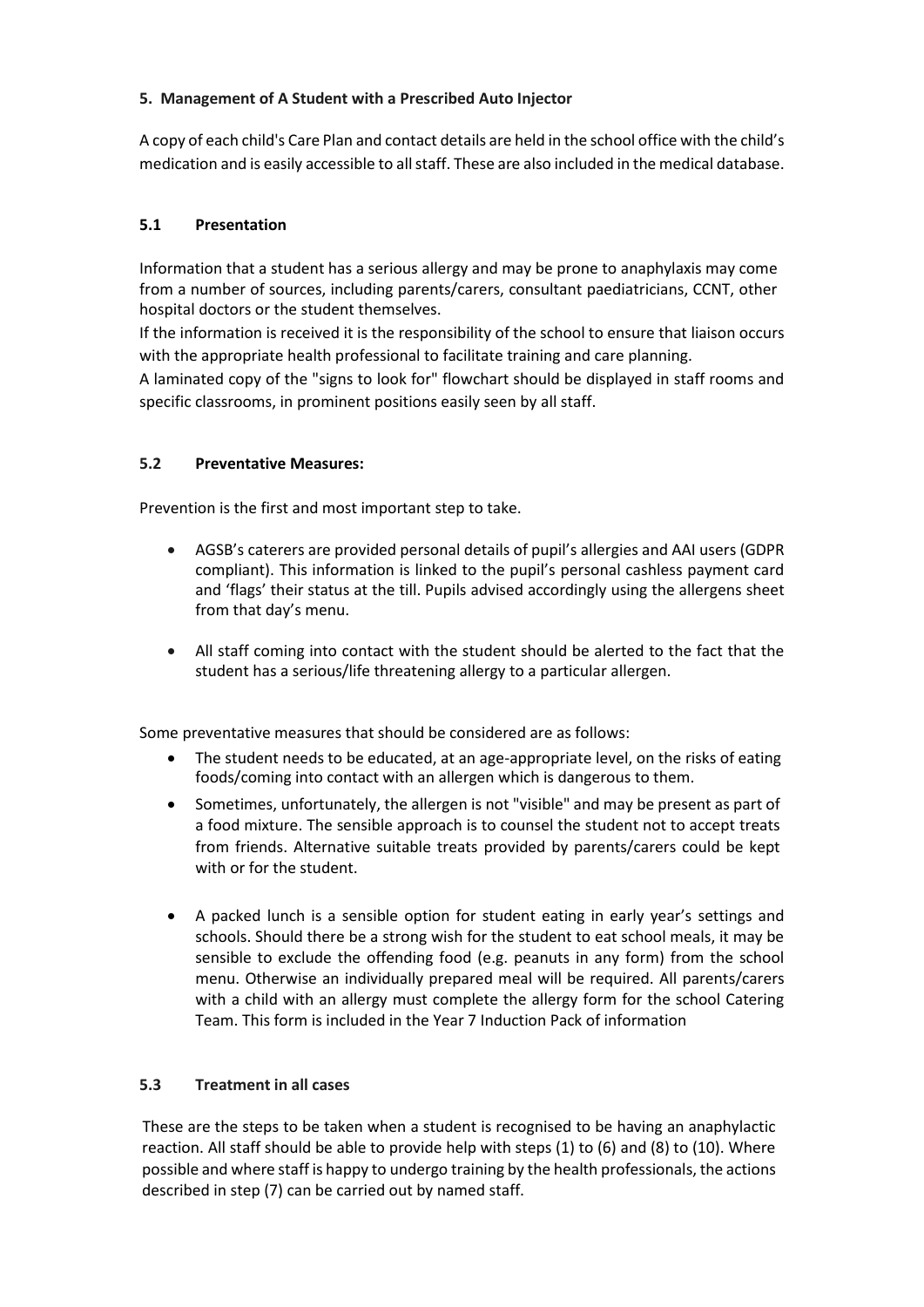- 1. Call for help.
- 2. Maintain in comfortable position while conscious.
- 3. If unconscious, place the student in the recovery position, loosen clothing and do not overcrowd.
- 4. One member of staff should stay with the student at all times to monitor signs. **Never leave the student unattended.**
- 5. One member of staff should contact the emergency services by Telephone (999), stating that the student is having an anaphylactic reaction to convey the urgency of the need for help.
- 6. Parents/Carers should then be contacted.
- 7. Adrenaline to be administered via EpiPen/AnaPen by a trained individual.
- 8. Make record of signs and action taken on anaphylactic reaction record card (Appendix 6 - copy to go with child in ambulance and copy to the School Nurse records).
- 9. Ensure replacement of oral medication or EpiPen/AnaPen used via parents/carers on student's return to school.
- 10. Inform the School Nurse of events and liaise with health professional for ongoing support following on from the incident.

Training in the administration of prescribed drugs for the treatment of anaphylaxis should be undertaken with consenting named staff/professionals. It is important to remember that it is safer for the student at risk of an anaphylactic reaction to use an EpiPen/AnaPen rather than to withhold treatment because of any anxiety regarding its use.

#### **6 Guidelines for using an Adrenaline Auto-Injector**

Give the injection into the middle of the outer/front thigh. The injection can be given through clothing.

- Remove the injector from the packaging.
- Remove the safety cap.
- Hold the injector firmly in your fist, place on thigh with the tip at right angles to the skin.
- Press hard onto thigh



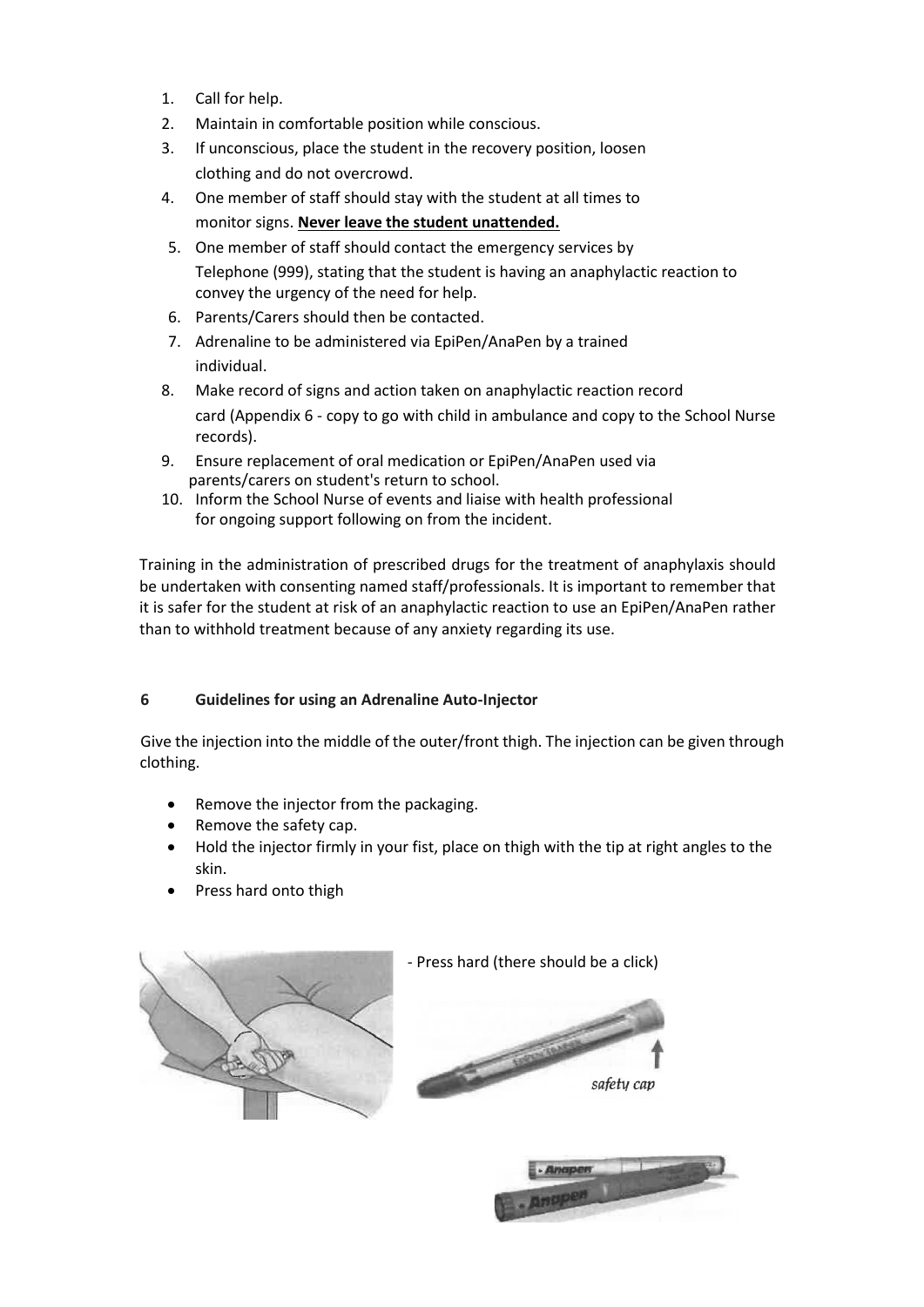- AnaPen Press the trigger at the top
- Hold in place for 10 seconds
- Remove the pen and rub the area for 10 seconds
- Call an ambulance even if the child improves.
- Stay with the CYP

If no improvement occurs a second dose may be given after 5 —10 minutes. If a second dose is required where possible choose the opposite leg.

The child will require a period of hospital observation.

Ensure the child is in a comfortable position, preferably lying down with legs elevated unless there are breathing difficulties.

#### **7 Responsibility**

The Safeguarding team, CCNT and school nursing team should provide advice, support, education and training regarding all aspects of Anaphylaxia management to school on a regular basis. This health care team should ensure that the school has access to up to date resources and current recommendations regarding appropriate Anaphylactic care for pupils with Anaphylaxia.

The school has a common law 'duty of care' to act in the same manner as a responsible parents/carers, to ensure pupils with Anaphylaxia are healthy and safe.

The school must make 'reasonable adjustments' to ensure pupils with Anaphylaxia are not put at a substantial disadvantage in comparison to those who do not have Anaphylaxia.

Parents/Carers have the prime responsibility for their child's health and should provide school with sufficient information about their child's Anaphylaxia. They should arrange a meeting with the appropriate SEND colleague, form tutor or Head of Year before the pupil starts school or when Anaphylaxia first develops.

It is the responsibility of the parents/carers to provide the school with in date EpiPen's. Although School can remind parents/carers that an EpiPen is out of date and a new one is needed, School cannot be held responsible if an emergency occurs and the EpiPen is not in date.

This policy is to be viewed in conjunction with AGSB Supporting children with medical conditions policy

#### **8 Schools Emergency Auto-Injector Kit**

The school holds an emergency auto-injector for back-up and the following is the protocol for its use;

- The auto-injector will be kept in the school office.
- A copy of the auto-injector register will be kept with the emergency auto-injector
- The School will obtain electronic consent for use of the emergency auto-injector
- The School will ensure that the emergency auto-injector is only used by children with anaphylaxis and we hold written parental consent for its use.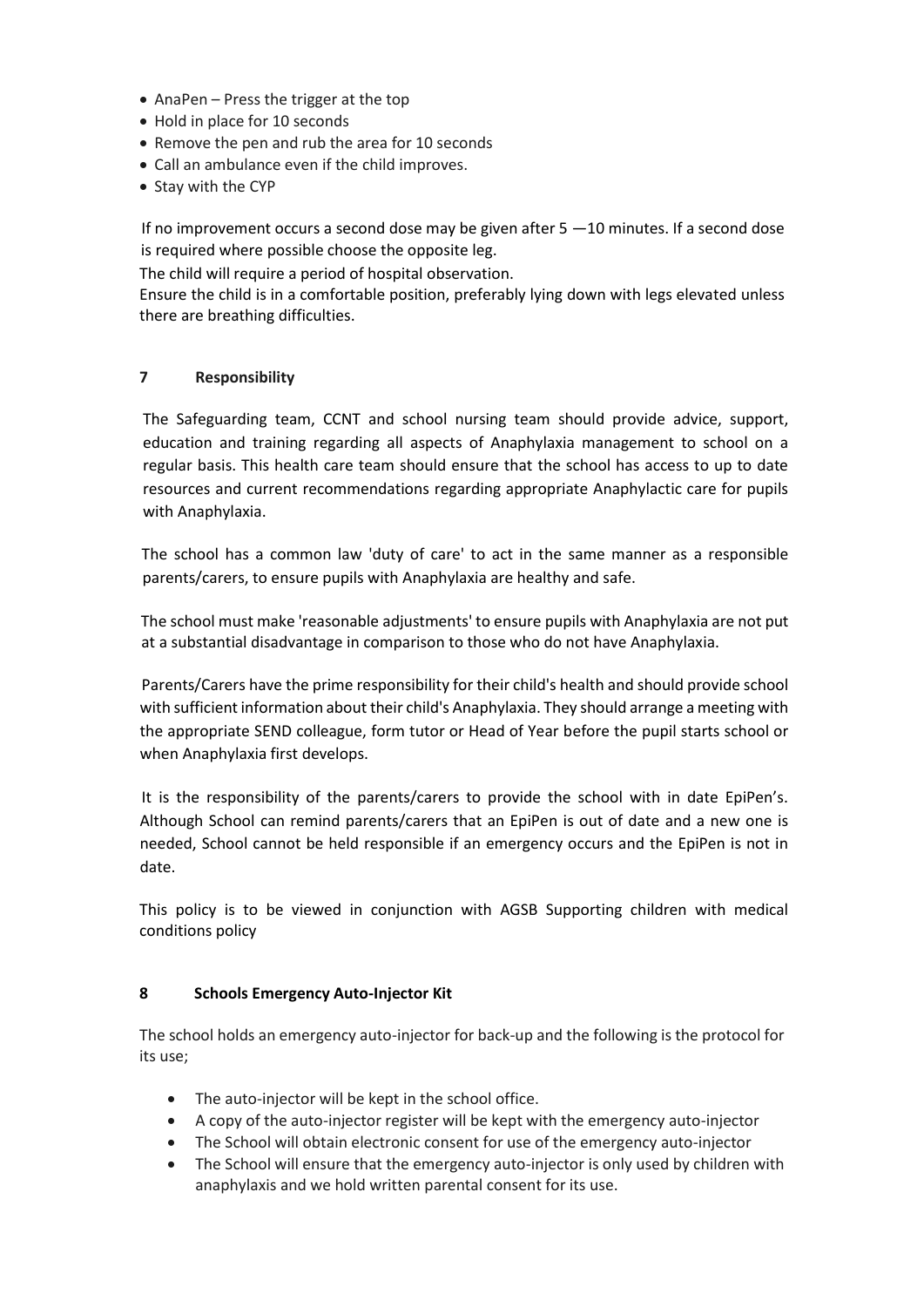- The School will provide appropriate support and training for staff in the use of the emergency auto-injector in line with the School's wider policy on supporting pupils with medication needs
- The School will keep a record of the emergency auto-injectors use and inform parents/carers that their child has used the emergency auto-injector
- Students are still required to carry their own prescribed auto-injector, correctly labelled at all times and parents/carers are to provide a back-up auto-injector to be held in the school office, as per section 3 of this policy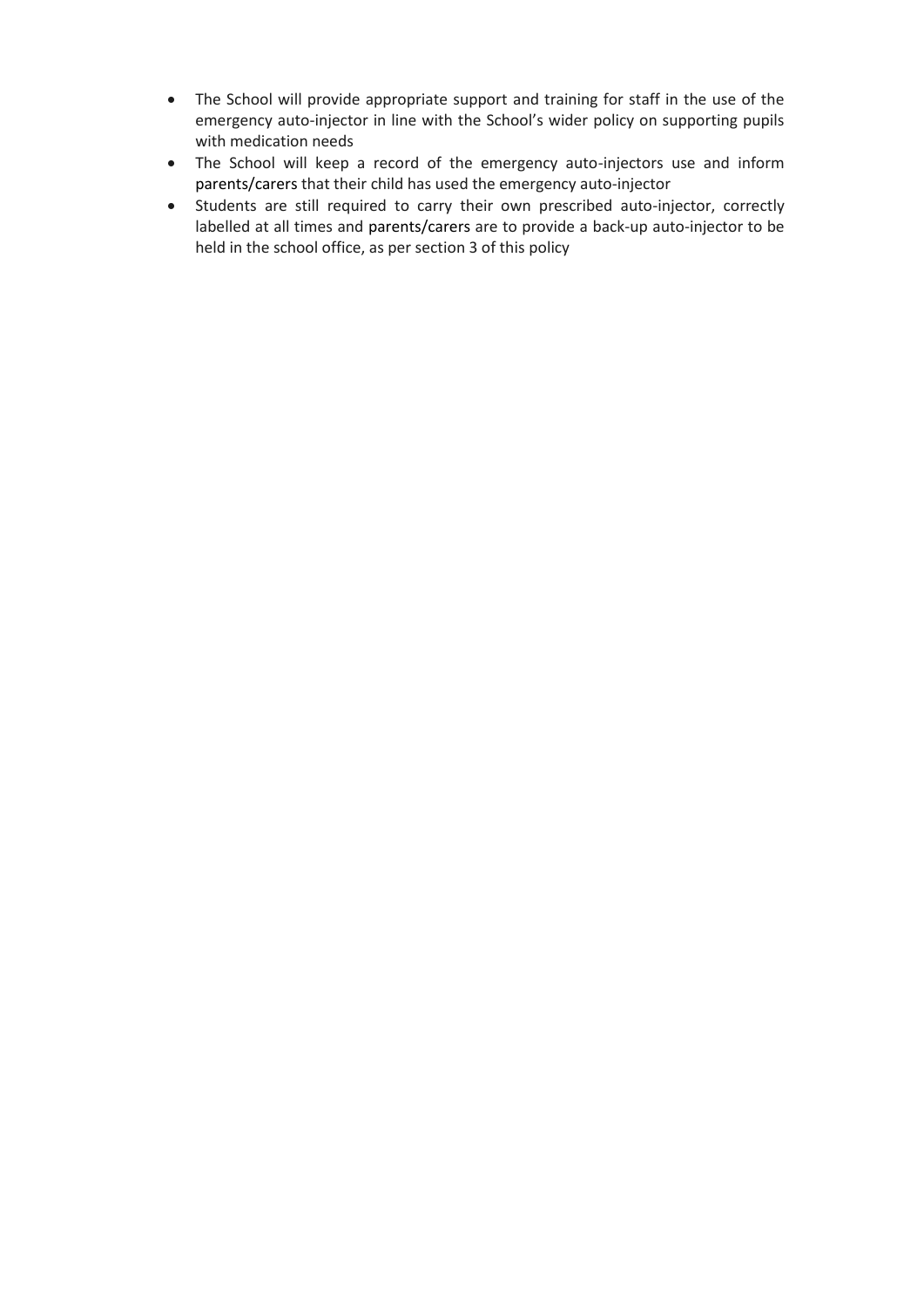## **Appendix 1 – Care Plan**

#### **Anaphylaxis/Allergy treatment plan**

| Name:                             |  |
|-----------------------------------|--|
| Dob:                              |  |
| Address (Including parents/carers |  |
| contact details):                 |  |
|                                   |  |
| NHS number:                       |  |
| Next of kin:                      |  |
| School /Nursery/name/address:     |  |
|                                   |  |
| School Nurse/ Health visitor      |  |
| name/contact details/base         |  |
| GP name/address:                  |  |
|                                   |  |
| Consultant name/address:          |  |
|                                   |  |
|                                   |  |
| Allergies to:                     |  |
|                                   |  |
|                                   |  |
| Symptoms at last reaction;        |  |
| Mild/moderate:                    |  |
| Severe:                           |  |
| Medication prescribed/Management  |  |
| plan:                             |  |
|                                   |  |
| Date of last annual update/Due:   |  |
|                                   |  |
|                                   |  |
|                                   |  |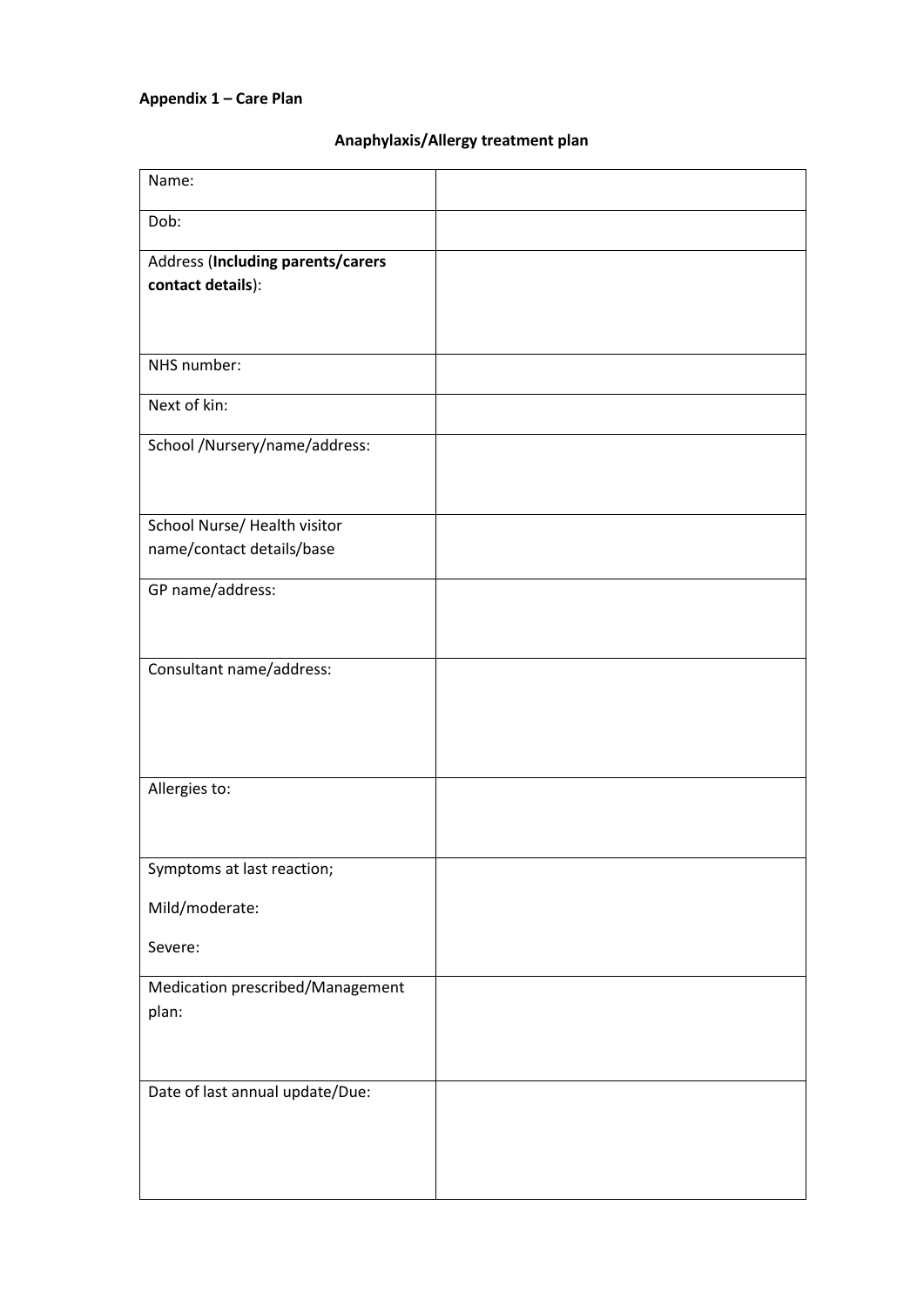| Name:                                                                                                                                                                                                                                                                                                                                                                    |           | DOB:                                                                                                                                                                                                 |  |
|--------------------------------------------------------------------------------------------------------------------------------------------------------------------------------------------------------------------------------------------------------------------------------------------------------------------------------------------------------------------------|-----------|------------------------------------------------------------------------------------------------------------------------------------------------------------------------------------------------------|--|
| <b>Problem</b>                                                                                                                                                                                                                                                                                                                                                           |           | Signature                                                                                                                                                                                            |  |
| is at risk of allergic reaction /<br>anaphylaxis due to                                                                                                                                                                                                                                                                                                                  |           | Date                                                                                                                                                                                                 |  |
| Goal                                                                                                                                                                                                                                                                                                                                                                     |           |                                                                                                                                                                                                      |  |
| To prevent and treat Allergies/ Anaphylaxis. To maintain safety at all times.                                                                                                                                                                                                                                                                                            |           |                                                                                                                                                                                                      |  |
| <b>Action</b>                                                                                                                                                                                                                                                                                                                                                            | Rationale |                                                                                                                                                                                                      |  |
| 1. Ensure that<br>carries their<br>medication at all times, ensuring that they are within<br>their expiry dates.<br>Avoid any triggers these include:                                                                                                                                                                                                                    |           | To ensure appropriate treatment is<br>available at all times.<br>prevent an Allergic<br>reaction<br>To<br>occurring if at all possible.                                                              |  |
| for signs<br>2.<br><b>Monitor</b><br>of Allergy/Anaphylaxis.<br>Vomiting/tummy pain<br>$\bullet$<br>Hives / itchy skin rash.<br>٠<br>Difficulty breathing.<br>٠<br>Flushing of the skin.<br>$\bullet$<br>Tingling / itching of the mouth.<br>٠<br>Swelling of the throat and mouth.<br>Rapid weak pulse.<br>Sudden feeling of weakness.<br>Collapse and unconsciousness. |           | To be aware of any adverse reactions.                                                                                                                                                                |  |
| Administer oral antihistamine for mild/moderate<br>3.<br>reactions (if prescribed).<br>- followed<br>by<br>inhaler<br>prescribed)<br>for<br>(if<br>wheeze/shortness of breath.<br>Inform Parents/Carers.                                                                                                                                                                 |           | To treat an Allergic reaction as quickly<br>as possible.                                                                                                                                             |  |
| 4. Ring 999 for an ambulance following severe<br>reaction. Inform the call centre that the patient has<br>had an anaphylactic reaction, administer Adrenaline<br>auto-injector pen and encourage child to sit in a<br>comfortable position with legs raised. Inform<br>Parents/Carers                                                                                    |           | Used Adrenaline auto-injector pens<br>must be stored safely kept to show<br>paramedics/medical staff.<br>Child must attend A&E if Adrenaline<br>auto-injector<br>been<br>pen<br>has<br>administered. |  |
| 5. Administer the second Adrenaline auto-injector pen<br>if no improvement.                                                                                                                                                                                                                                                                                              |           | As per protocol to ensure reaction is<br>treated accordingly.                                                                                                                                        |  |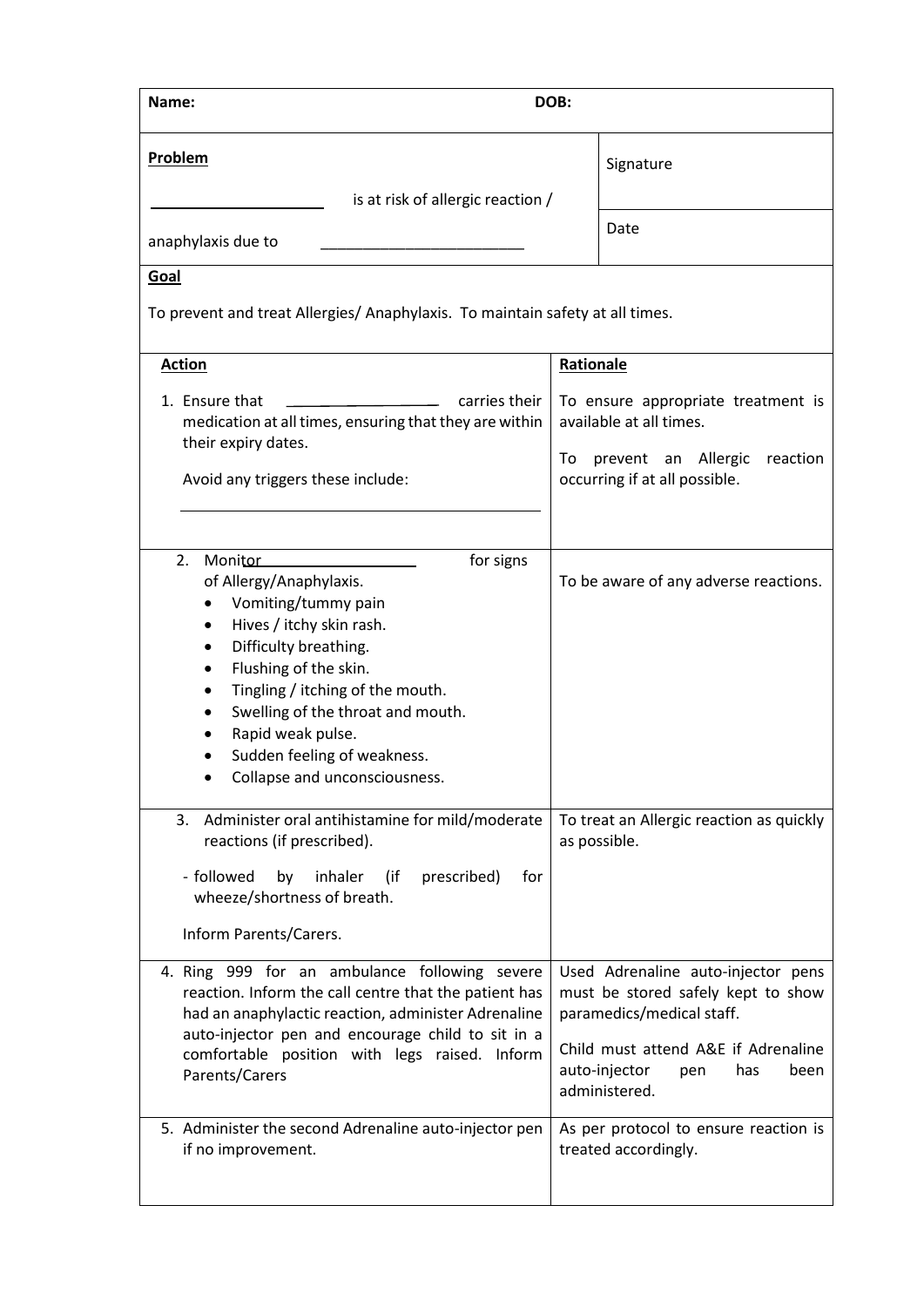| Name of Child:                |
|-------------------------------|
| Dob:                          |
| Address:                      |
| NHS number:                   |
| School /Nursery/name/address: |

| <b>Parental Consent</b>                                                                                                                                                          |  |  |
|----------------------------------------------------------------------------------------------------------------------------------------------------------------------------------|--|--|
| I consent to members of school staff, who have been trained in allergy/anaphylaxis by the<br>School Nurse, providing planned allergy/ anaphylaxis care/ treatment to my child as |  |  |
| detailed above.<br>I confirm I have parental responsibility.                                                                                                                     |  |  |
| Name:                                                                                                                                                                            |  |  |
| Signature:<br>Date:                                                                                                                                                              |  |  |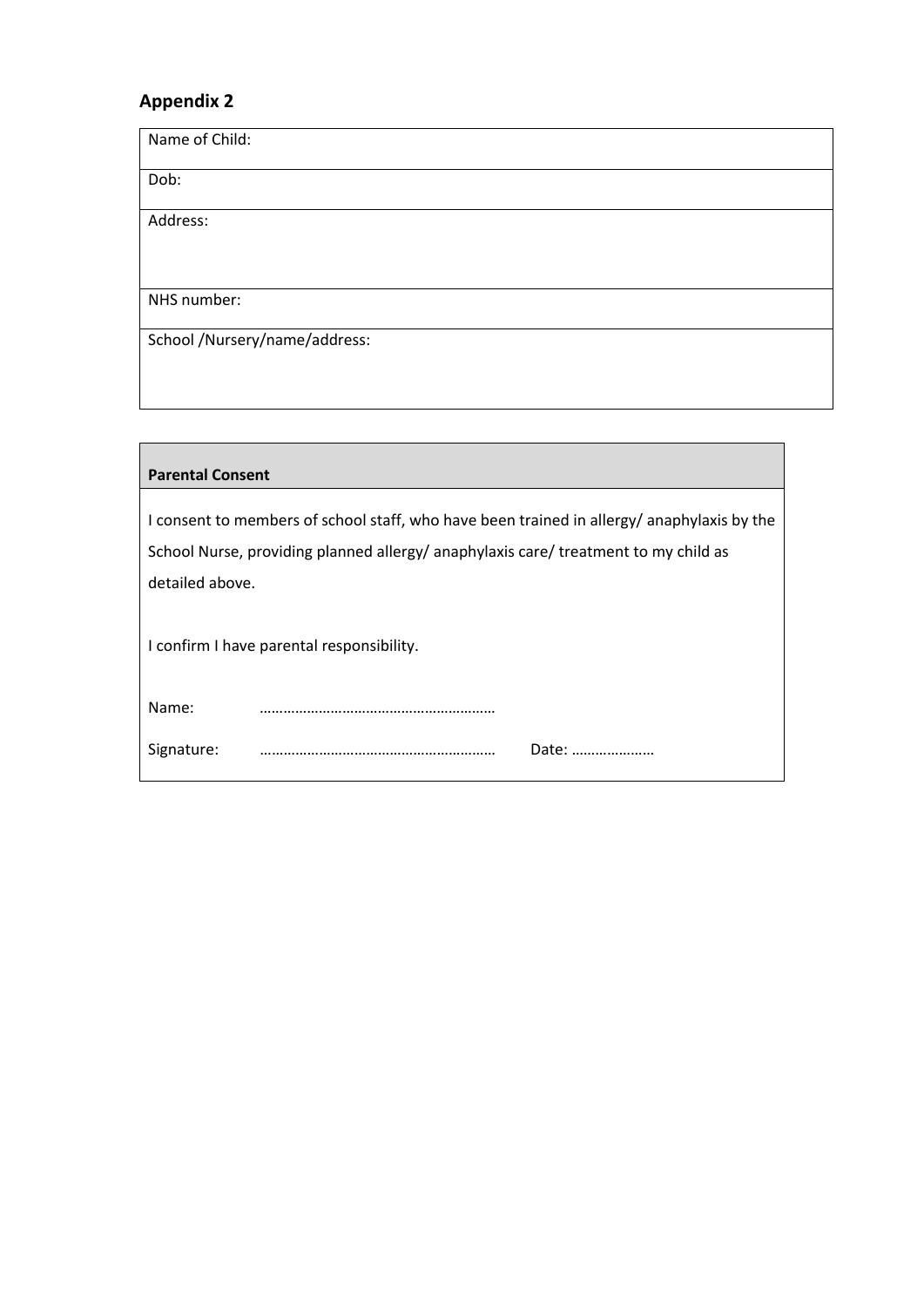# **MANAGEMENT OF ANAPHYLAXIS USING A** PRESCRIBED AUTO-INJECTOR

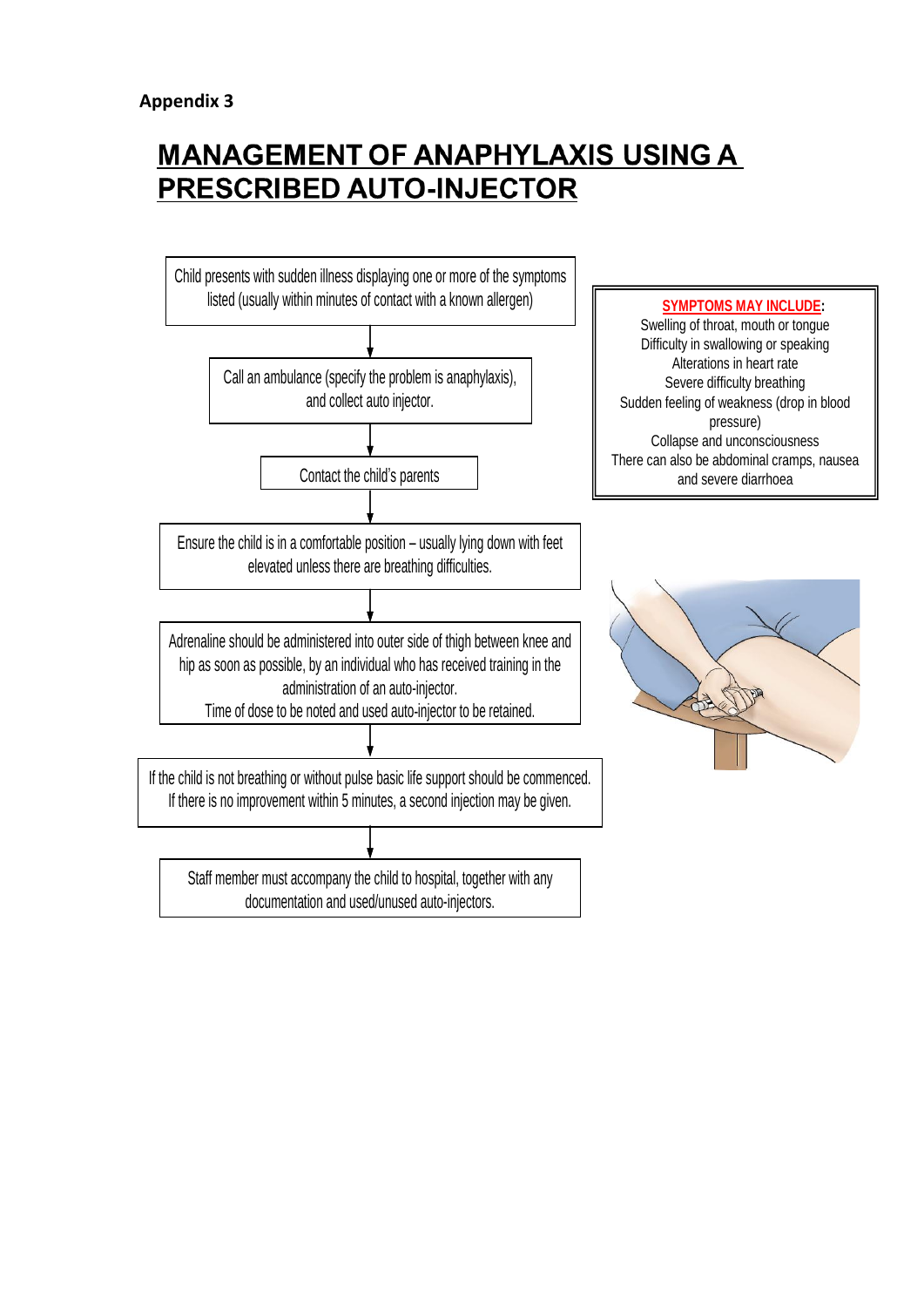## **Directions for using Adrenaline auto-injector: (Epi Pen/Jext Pen)**

| Procedure                                                                                                                                                                                                                   | <b>Rationale</b>                                                                                                                                                                                                     |
|-----------------------------------------------------------------------------------------------------------------------------------------------------------------------------------------------------------------------------|----------------------------------------------------------------------------------------------------------------------------------------------------------------------------------------------------------------------|
| In the event of a severe allergic/anaphylactic<br>reaction, dial 999 record the time.<br>Sit the child in a comfortable position with legs<br>raised.<br>Remove the Adrenaline auto-injector from its<br>box and packaging. | For medical help to be on its way.<br>To be aware of the time adrenaline is administered.<br>To counteract the drop in blood pressure from the<br>severe reaction.<br>In preparation of administering the Adrenaline |
| The Adrenaline auto-injector pen should be held<br>firmly in the hand by clasping it with a fist. (Do<br>not hold like a writing pen as it may slip.)                                                                       | auto-injector pen.<br>Ensure a firm grip and avoid error in administration.                                                                                                                                          |
| The injection should be given into the thigh<br>muscle, into the outer middle of the leg.                                                                                                                                   | To adhere to manufacturers guidelines/Safest form<br>of administration in a community setting.                                                                                                                       |
| Pull off grey/Yellow safety cap                                                                                                                                                                                             | To allow device to activate                                                                                                                                                                                          |
| EpiPen: Using mild force from about 10-50cm<br>away from the leg, swing and press the EpiPen in<br>to the outer thigh.<br>Jext pen: Press the pen against the leg into the<br>outer thigh. A click will be heard.           | To ensure enough force is used to activate the<br>pen's mechanism/to adhere to manufacturers<br>guidelines.                                                                                                          |
| Hold the Adrenaline auto-injector pen against<br>the leg for 10 seconds.                                                                                                                                                    | To ensure all of the medicine is delivered into the<br>muscle.                                                                                                                                                       |
| Massage area for 10 seconds.                                                                                                                                                                                                | To adhere to manufacturer's instructions, allow<br>maximum distribution of medication.                                                                                                                               |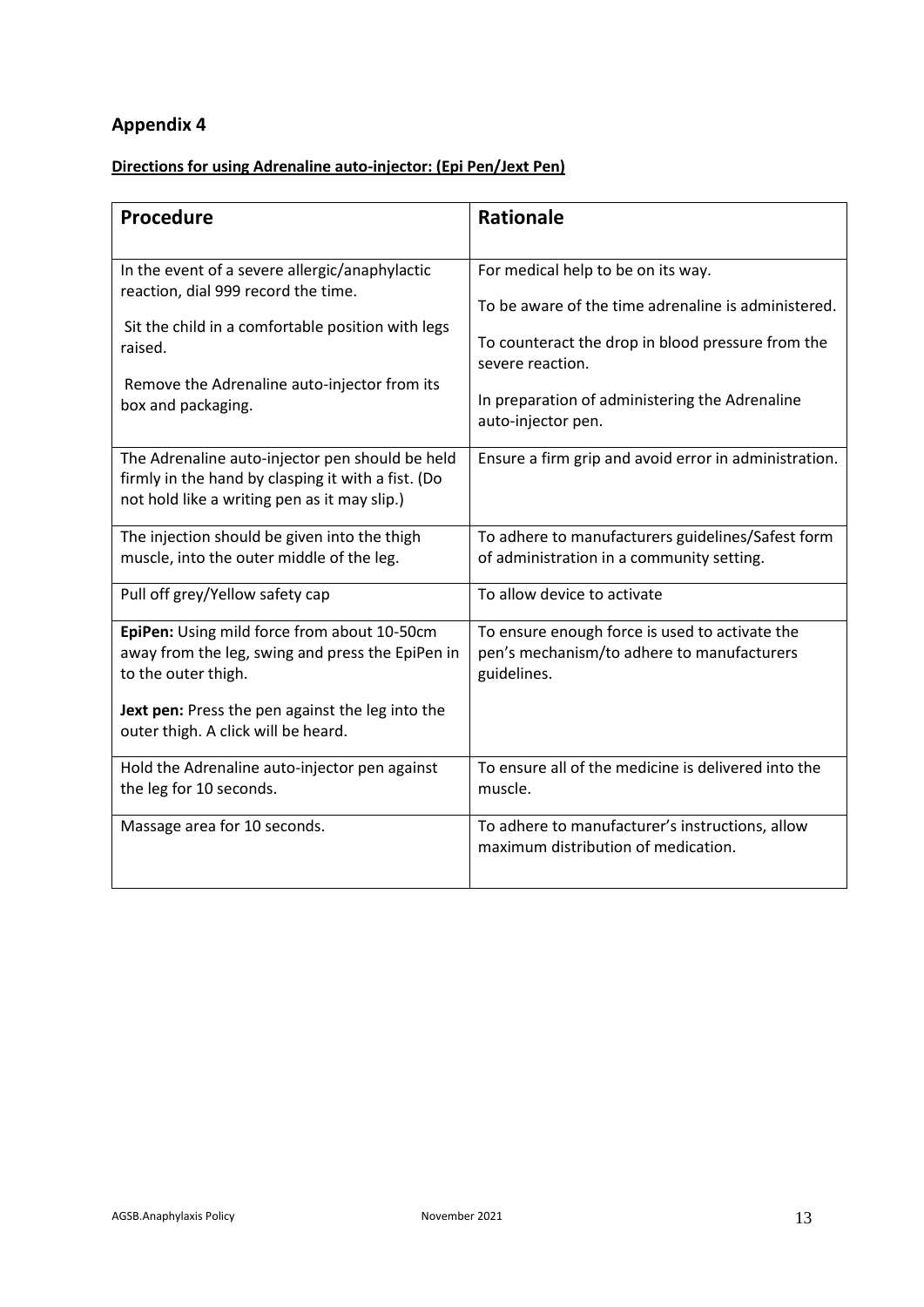## **Storage of Adrenaline auto-injector pen**

| <b>Procedure</b>                                                                                                                                                                                                                                                                                                    | <b>Rationale</b>                                                                                                                                           |
|---------------------------------------------------------------------------------------------------------------------------------------------------------------------------------------------------------------------------------------------------------------------------------------------------------------------|------------------------------------------------------------------------------------------------------------------------------------------------------------|
| The Adrenaline auto -injector pen should be<br>stored inside the yellow tube and then inside a<br>Tupperware container with other allergy<br>medication prescribed.                                                                                                                                                 | The yellow tube protects the medication as it is<br>light sensitive.<br>The Tupperware box is durable so will protect<br>the pens/medications from damage. |
| Place child's name on front of box.<br>Schools/Nursery may wish to place a picture of<br>the child also on the box, with a copy of the<br>child specific action plan.                                                                                                                                               | To ensure the correct medication is<br>administered to the correct child and reduces<br>confusion in an emergency situation.                               |
| Ensure expiry dates are regularly checked. It is<br>recommended that the paperwork inside the<br>Adrenaline auto-injector pen box is posted for<br>registration, via royal mail to address provided<br>to ensure the family receive a reminder when<br>it is due to expire. This can also be carried out<br>online. | To inform parents/carers/professionals when a<br>pen will expire, to allow them to order a new<br>pen via their GP.                                        |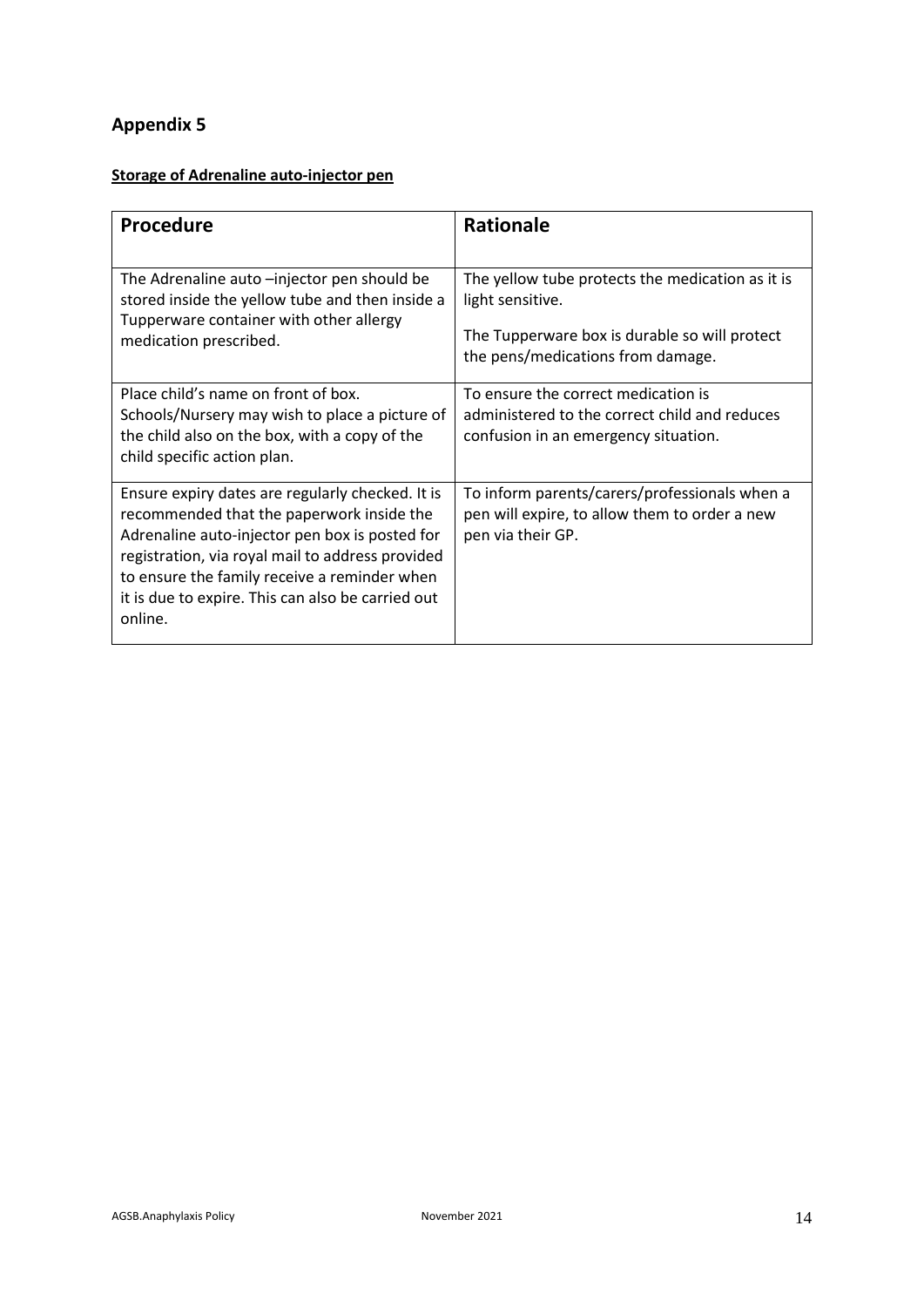| <b>Event Record for Allergic Reactions</b>                                                                                    |                                                                                                                                                                 |                                                                                                                                 |
|-------------------------------------------------------------------------------------------------------------------------------|-----------------------------------------------------------------------------------------------------------------------------------------------------------------|---------------------------------------------------------------------------------------------------------------------------------|
|                                                                                                                               |                                                                                                                                                                 |                                                                                                                                 |
|                                                                                                                               |                                                                                                                                                                 |                                                                                                                                 |
|                                                                                                                               |                                                                                                                                                                 |                                                                                                                                 |
| Suspected trigger/s (if known)                                                                                                |                                                                                                                                                                 |                                                                                                                                 |
|                                                                                                                               |                                                                                                                                                                 |                                                                                                                                 |
|                                                                                                                               |                                                                                                                                                                 |                                                                                                                                 |
|                                                                                                                               |                                                                                                                                                                 |                                                                                                                                 |
| Signs/Symptoms                                                                                                                |                                                                                                                                                                 |                                                                                                                                 |
| <b>Mild or Moderate</b>                                                                                                       | Severe (anaphylaxis)                                                                                                                                            |                                                                                                                                 |
| <b>7 Hives</b><br><b>2 Tingling Mouth</b><br><b><b>2 Swelling of lips</b></b><br><b>7</b> Vomiting<br><b>2 Abdominal pain</b> | <b>2 Tightness in Throat</b><br><b>2 Difficult/noisy breathing</b><br><b>2 Difficulty talking/hoarse voice</b><br><b>2 Swelling of tongue</b><br><b>图 Hives</b> | <b>2 Persistent dizziness</b><br><b>2 Collapse</b><br><b>2 Pale and floppy</b><br><b>73 Wheeze</b><br><b>2 Persistent cough</b> |
|                                                                                                                               |                                                                                                                                                                 |                                                                                                                                 |
| <b>Activity immediately before reaction:</b>                                                                                  |                                                                                                                                                                 |                                                                                                                                 |
|                                                                                                                               |                                                                                                                                                                 |                                                                                                                                 |
| <b>Other medical conditions</b>                                                                                               |                                                                                                                                                                 |                                                                                                                                 |
| <b>2 Asthma</b> 2 Other                                                                                                       |                                                                                                                                                                 |                                                                                                                                 |
| <b>Previous Allergic reactions</b>                                                                                            |                                                                                                                                                                 |                                                                                                                                 |
| <b>7 Mild-Moderate</b>                                                                                                        | <b>E</b> Severe (anaphylaxis)                                                                                                                                   |                                                                                                                                 |
|                                                                                                                               |                                                                                                                                                                 |                                                                                                                                 |
|                                                                                                                               |                                                                                                                                                                 |                                                                                                                                 |

## **Adrenaline Autoinjector Prescribed**

**Z** Yes **Z** No